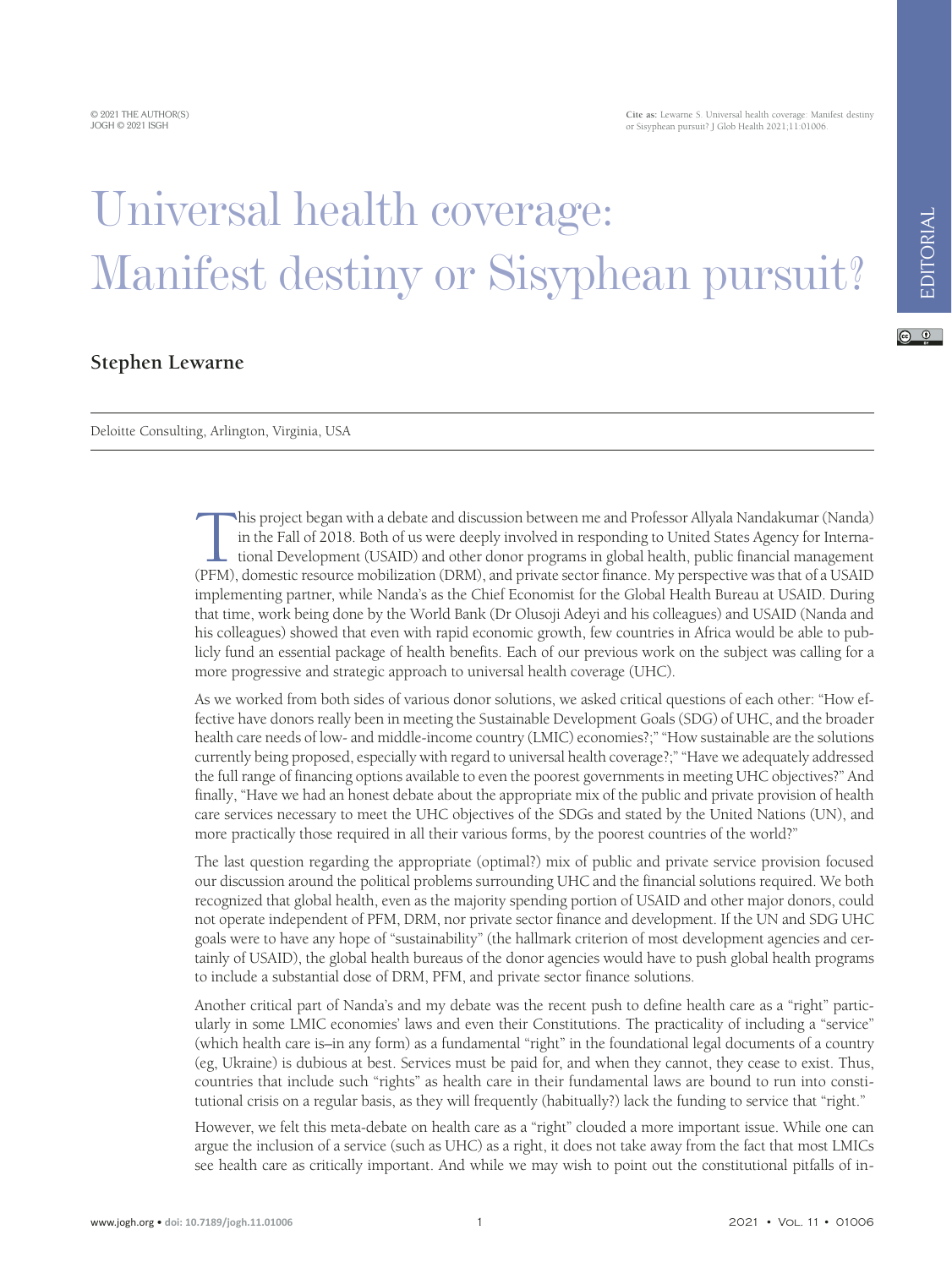cluding UHC in their foundational laws – that does not in any way reduce its political importance and thus the legitimacy of the government responsible for the provision of the service. The "rights" debate, we decided, was really a red hearing. Rather, we both agreed the real issue is how we will achieve or at least show steady forward progress toward UHC.

When Soji, Mickey Chopra and their colleagues from the World Bank, Nanda and his colleagues from USAID, and I met, it was clear there was a need to critically examine these issues not only from a policy perspective but equally importantly from the perspective of countries actually implementing UHC. Each paper in this series addresses some fundamental problem in the achievement of UHC. The problem is best encapsulated in the first paper, "The Roads to Universal Health Coverage: Manifest Destiny or Sisyphean Pursuit" by Olusoji Adeyi, Mickey Chopra, and Allyala Nandakumar when they state:

"The reality for millions of people across the world is that UHC remains an elusive goal despite global proclamations and resolutions, and despite statements of intention by policy makers at the country level" [\[1](#page-2-0)].

The mismatch between expectations and realities is at the core of the papers in this volume and how to resolve what can be, and what certainly will be, a volatile mismanagement of expectations. All the tools we have at our disposal as economists, financial experts, governance specialists, and health experts must be brought to bear to set the table for feasible and sustainable solutions.

Will we meet the UN and SDG goals of UHC by 2030? In my view, not likely. That is, not unless we cynically reinterpret the term "universal." But no one wants to reduce our solutions to semantics. And to do so could be explosive; for while I disagree with placing health care as a fundamental right in the constitutions of countries across the world, the fact that it is a movement of considerable popularity means solutions must be forthcoming and results will be critical –no matter the legal definitions.

One key debate and theme that emerges from the papers in this volume, of which I am proud for the diversity of viewpoints on, is the extent to which the public and private sectors, or the mix thereof, can put a country on the path to UHC. Some papers clearly emphasize their confidence in a more paternalistic view of "health care for all." Viroj Tangcharoensathien, Walaiporn Patcharanarumol, Anond Kulthanmanusorn, and Ariel Pablos-Mendez's paper *"Paths towards universal health coverage: Beyond political commitments"* makes the case for greater state control of the provision of services and cite the example of Thailand with some success [[2\]](#page-2-1). However, other papers such as *"Health financing reforms for universal health coverage in five emerging economies"* by Chris Atim (Ghana), Indu Bhushan (India), Mark Blecher, Jonatan Daven (South Africa), Ramana Gandham (Kenya), Vikram Rajan (Indonesia); and Olusoji Adeyi; show the government's share in health spending on UHC goals needs to be increased as a share of GDP when growth rates are accelerating. However, as they point out, this does not necessarily imply government-run health care is necessary to achieve UHC goals [\[3\]](#page-2-2). Rather a proper balance between the private and public provision on health services options is the key – in most cases governments need to keep pace with the innovative and demand-driven private sector services' provision.

The case of India and its focus on the private provision of services in combination with a smaller government sector illustrates the likely future of UHC success. Indu Bhushan's paper in the five-country comparison has a very revealing discussion on the success that India is having of late where they have handed over whole portions of health services provision to the private sector. In these less paternalistic models, while they show greater success of advancement toward UHC, they struggle with the proper regulatory oversight and the sustainable policy mix required by their governments to ensure steady progress.

In some cases, it is not an ideological issue – often the debate needs to be first formed in the context of reliable data. The need for simply better evidence and better data are highlighted quite well (and informatively) by Chris Atim, Augustina Koduah, and Soonman Kwon in their article *"How and why do countries make UHC policies? Interplay of country and global factors*". Here the problems and the various solutions are discussed in detail [[4\]](#page-2-3).

Basic distributional and fairness issues, so critical to the core of the debate and often overlooked, are elegantly laid out by Ajay Tandon and K. Srinath Reddy in their paper *"Redistribution and the Health Financing Transition"* [\[5](#page-2-4)]. The critical digital solutions that are absolutely necessary as technical inputs to long-run solutions are spelled out and discussed in David Wilson's, Aziz Sheikh's, Marelize Görgens', and Katherine Ward's paper *"Technology and universal health coverage: Examining the role of digital health"* [\[6\]](#page-2-5).

Finally, a broad sweeping political economy review of the longer-term issues involved in achieving UHC is aptly provided by Alexander S. Preker, Daniel Cotlear, Soonman Kwon, Rifat Atun, and Carlos Avila in *"Universal health care in middle-income countries: Lessons from four countries"*. They point out that perhaps the most necessary step toward a country's ability to achieve UHC is a political-economy one, and not simply the calculus of fiscal policy [\[7](#page-2-6)]